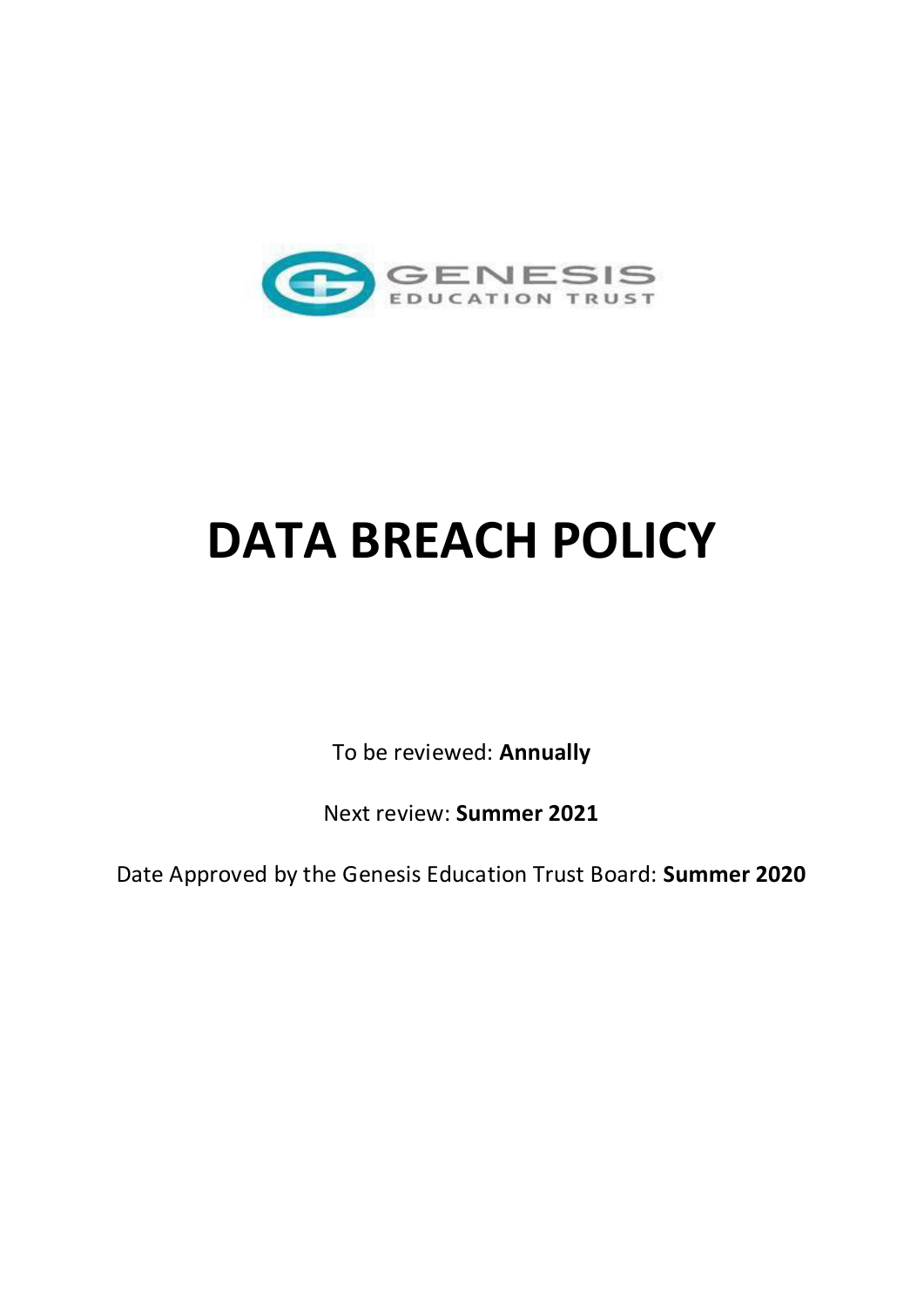## **DATA BREACH POLICY**

The General Data Protection Regulation (GDPR) aims to protect the rights of individuals about whom data is obtained, stored, processed or supplied and requires that organisations take appropriate security measures against unauthorised access, alteration, disclosure or destruction of personal data.

The GDPR places obligations on staff to report actual or suspected data breaches and our procedure for dealing with breaches is set out below. All members of staff are required to familiarise themselves with its content and comply with the provisions contained in it. Training will be provided to all staff to enable them to carry out their obligations within this policy.

Data Processors will be provided with a copy of this policy and will be required to notify the School of any data breach without undue delay after becoming aware of the data breach. Failure to do so may result in a breach to the terms of the processing agreement.

Breach of this policy will be treated as a disciplinary offence which may result in disciplinary action under the School's Disciplinary Policy and Procedure up to and including summary dismissal depending on the seriousness of the breach.

This policy does not form part of any individual's terms and conditions of employment with the School and is not intended to have contractual effect. Changes to data protection legislation will be monitored and further amendments may be required to this policy in order to remain compliant with legal obligations.

# **Definitions**

## **Personal Data**

Personal data is any information relating to an individual where the individual can be identified (directly or indirectly) from that data alone or in combination with other identifiers we possess or can reasonably access. This includes special category data and pseudonymised personal data but excludes anonymous data or data that has had the identity of an individual permanently removed.

Personal data can be factual (for examples a name, email address, location or date of birth) or an opinion about that person's actions or behaviour.

Personal data will be stored either electronically or as part of a structured manual filing system in such a way that it can be retrieved automatically by reference to the individual or criteria relating to that individual.

## **Special Category Data**

Previously termed "Sensitive Personal Data", Special Category Data is similar by definition and refers to data concerning an individual's racial or ethnic origin, political or religious beliefs, trade union membership, physical and mental health, sexuality, biometric or genetic data and personal data relating to criminal offences and convictions.

# **Personal Data Breach**

A personal data breach is a breach of security leading to the accidental or unlawful destruction, loss, alteration, unauthorised disclosure of, or access to, personal data or special category data transmitted, stored or otherwise processed.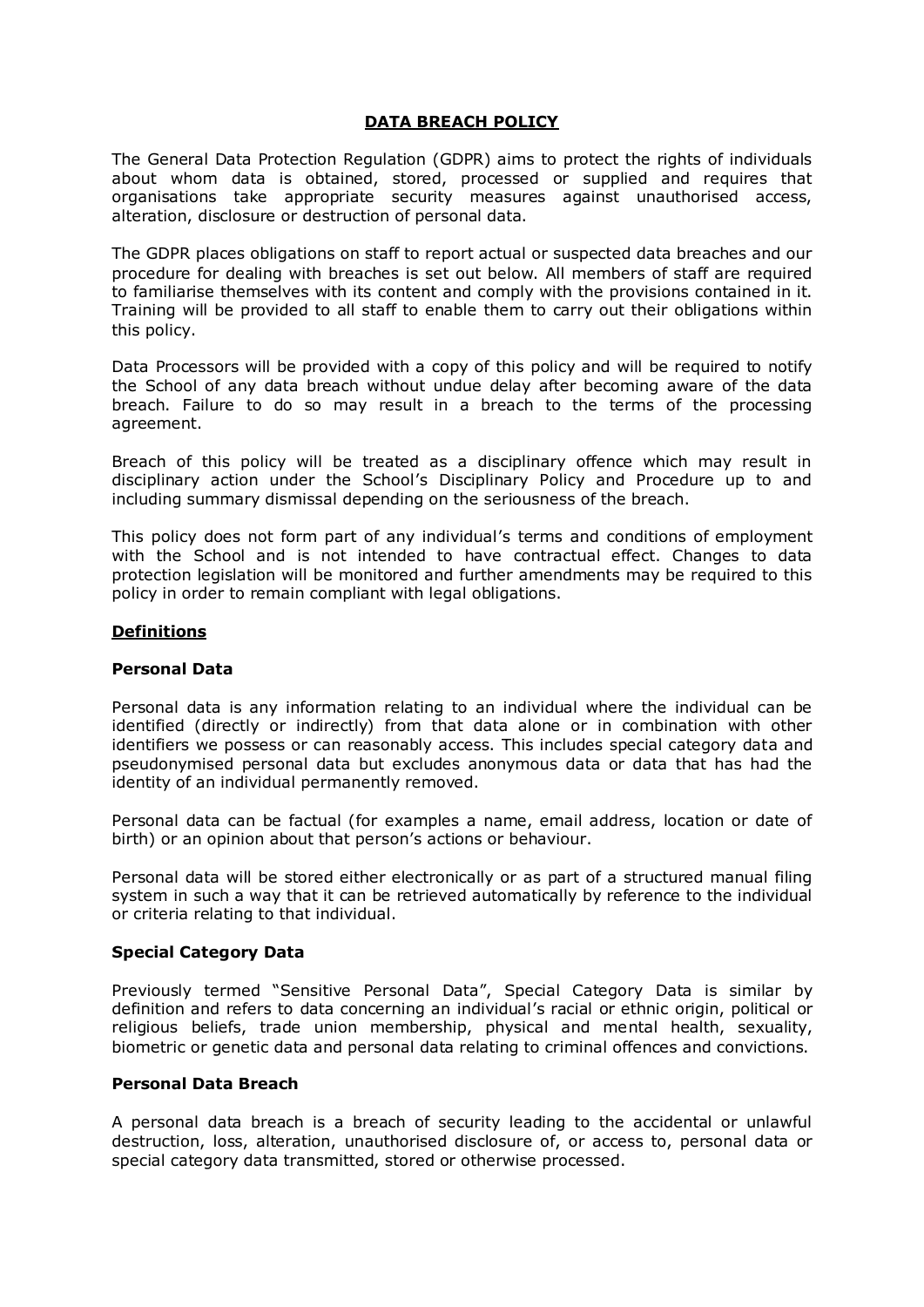# **Data Subject**

Person to whom the personal data relates.

## **ICO**

ICO is the Information Commissioner's Office, the UK's independent regulator for data protection and information.

## **Responsibility**

Elaine James has overall responsibility for breach notification within the School. They are responsible for ensuring breach notification processes are adhered to by all staff and are the designated point of contact for personal data breaches.

In the absence of Elaine James , please contact the Office Manager of each school within the Trust.

The Data Protection Officer (DPO) is responsible for overseeing this policy and developing data-related policies and guidelines.

Please contact the DPO with any questions about the operation of this policy or the GDPR or if you have any concerns that this policy is not being or has not been followed.

The DPO's contact details are set out below: -

Data Protection Officer: Craig Stilwell Address: Judicium Consulting Ltd, 72 Cannon Street, London, EC4N 6AE Email: [dataservices@judicium.com](mailto:dataservices@judicium.com)  Telephone: 0203 326 9174

## **Security and Data-Related Policies**

Staff should refer to the following policies that are related to this data protection policy: -

Security Policy which sets out the School's guidelines and processes on keeping personal data secure against loss and misuse.

Data Protection Policy which sets out the School's obligations under GDPR about how they process personal data.

These policies are also designed to protect personal data and can be found on the Fed Drive under Policies17-18.

## **Data Breach Procedure**

## **What Is A Personal Data Breach?**

A personal data breach is a breach of security leading to the accidental or unlawful destruction, loss, alteration, unauthorised disclosure of, or access to, personal data or special category data transmitted, stored or otherwise processed.

Examples of a data breach could include the following (but are not exhaustive): -

- Loss or theft of data or equipment on which data is stored, for example loss of a laptop or a paper file (this includes accidental loss);
- Inappropriate access controls allowing unauthorised use;
- Equipment failure;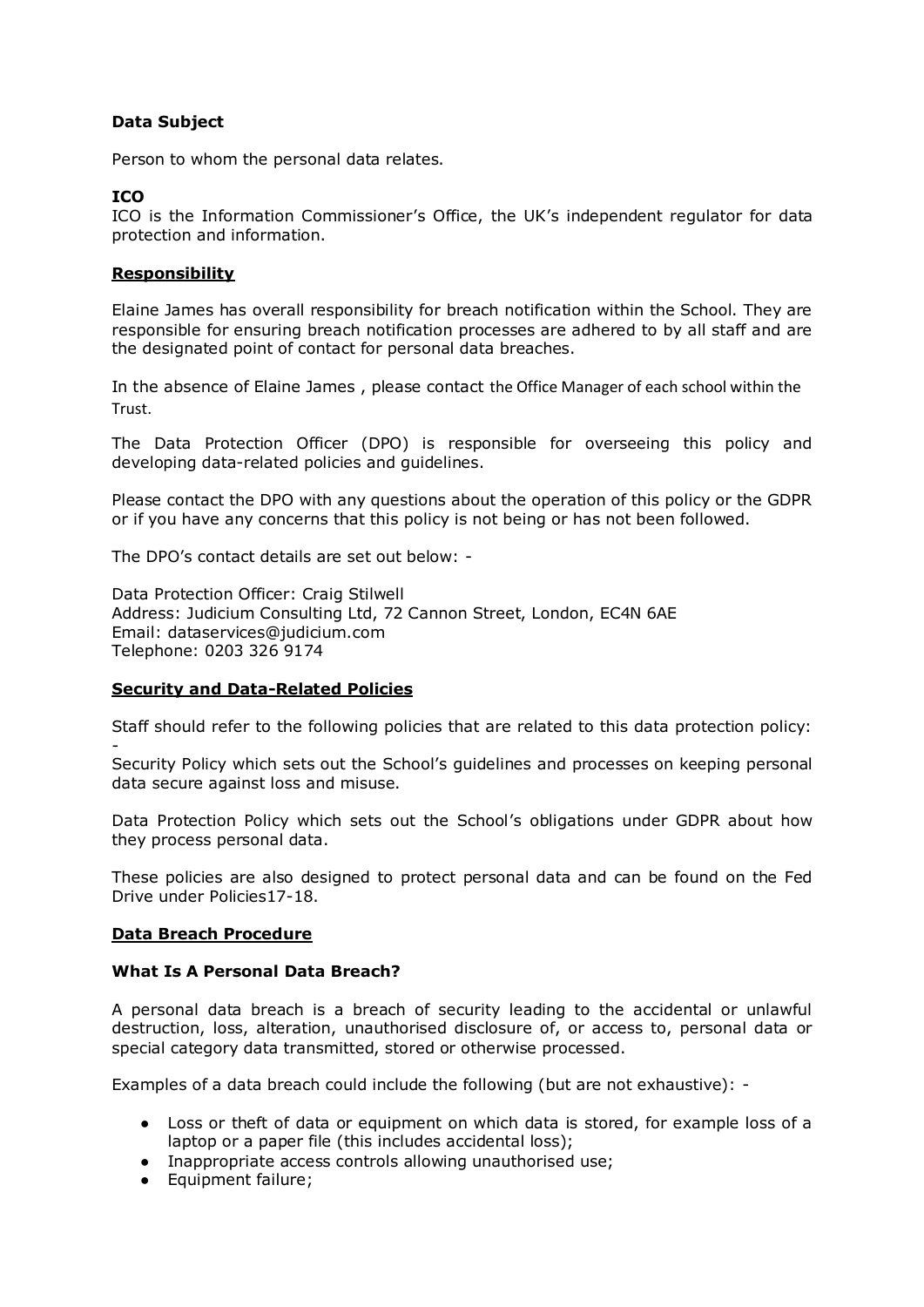- Human error (for example sending an email or SMS to the wrong recipient);
- Unforeseen circumstances such as a fire or flood;
- Hacking, phishing and other "blagging" attacks where information is obtained by deceiving whoever holds it.

# **When Does It Need To Be Reported?**

The School must notify the ICO of a data breach where it is likely to result in a risk to the rights and freedoms of individuals. This means that the breach needs to be more than just losing personal data and if unaddressed the breach is likely to have a significant detrimental effect on individuals.

Examples of where the breach may have a significant effect includes: -

- potential or actual discrimination;
- potential or actual financial loss:
- potential or actual loss of confidentiality;
- risk to physical safety or reputation;
- exposure to identity theft (for example through the release of non-public identifiers such as passport details);
- the exposure of the private aspect of a person's life becoming known by others.

If the breach is likely to result in a high risk to the rights and freedoms of individuals then the individuals must also be notified directly.

## **Reporting A Data Breach**

If you know or suspect a personal data breach has occurred or may occur which meets the criteria above, you should: -

Complete a data breach report form (which can be obtained from the Office Manager of each school within the Trust.

● Email the completed form to Elaine James.

Where appropriate, you should liaise with your line manager about completion of the data report form. Breach reporting is encouraged throughout the School and staff are expected to seek advice if they are unsure as to whether the breach should be reported and/or could result in a risk to the rights and freedom of individuals. They can seek advice from their line manager, Elaine James or the DPO.

Once reported, you should not take any further action in relation to the breach. In particular you must not notify any affected individuals or regulators or investigate further. Elaine James will acknowledge receipt of the data breach report form and take appropriate steps to deal with the report in collaboration with the DPO.

## **Managing and Recording The Breach**

On being notified of a suspected personal data breach, Elaine James will notify the DPO. Collectively they will take immediate steps to establish whether a personal data breach has in fact occurred. If so they will take steps to:-

- Where possible, contain the data breach;
- As far as possible, recover, rectify or delete the data that has been lost, damaged or disclosed;
- Assess and record the breach in the School's data breach register;
- Notify the ICO;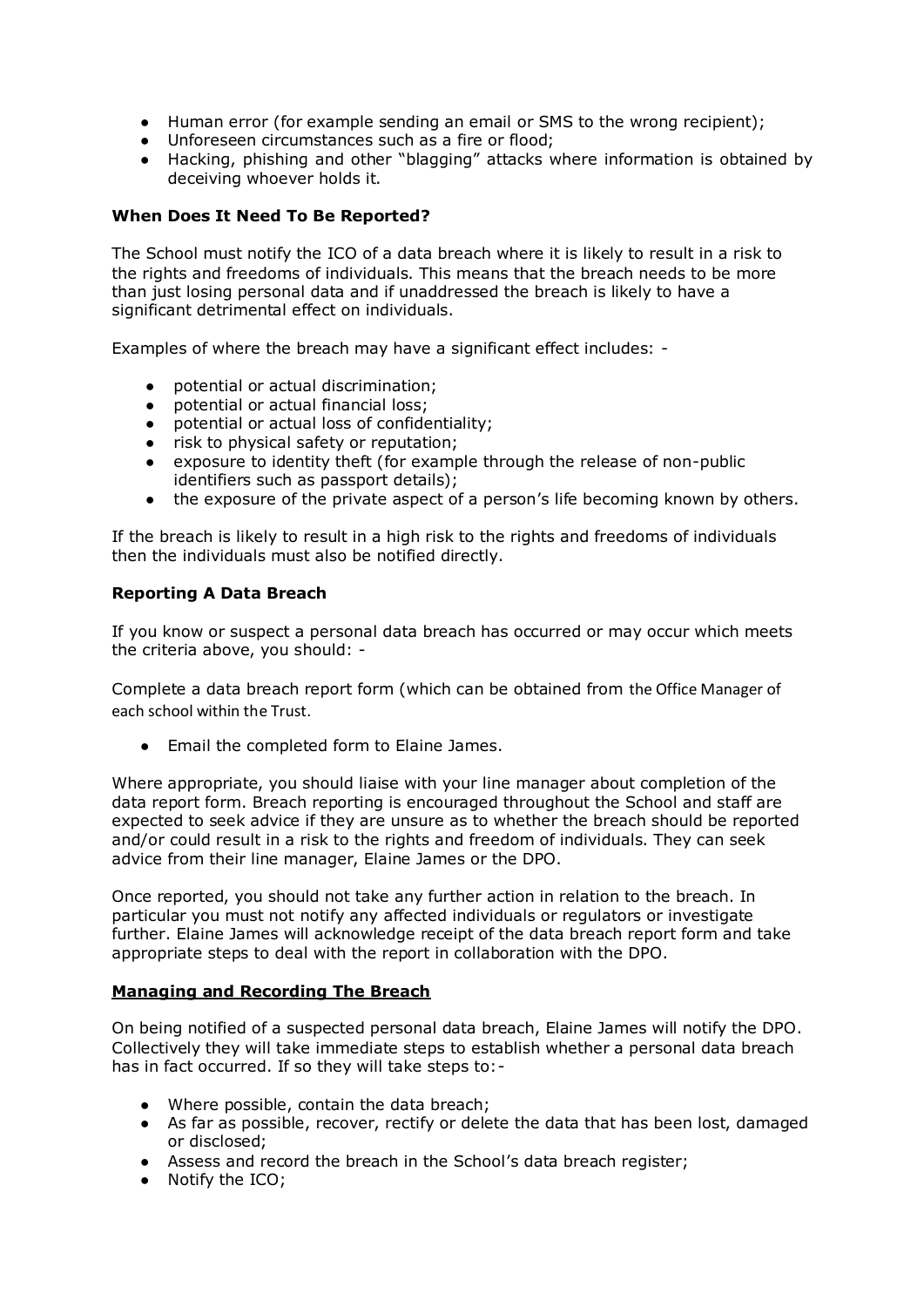- Notify data subjects affected by the breach;
- Notify other appropriate parties to the breach;
- Take steps to prevent future breaches.

# **Notifying the ICO**

Elaine James will notify the ICO when a personal data breach has occurred which is likely to result in a risk to the rights and freedoms of individuals.

This will be done without undue delay and, where possible, within 72 hours of becoming aware of the breach. If the School are unsure of whether to report a breach, the assumption will be to report it.

Where the notification is not made within 72 hours of becoming aware of the breach, written reasons will be recorded as to why there was a delay in referring the matter to the ICO.

# **Notifying Data Subjects**

Where the data breach is likely to result in a high risk to the rights and freedoms of data subjects, HR Manager will notify the affected individuals without undue delay including the name and contact details of the DPO and ICO, the likely consequences of the data breach and the measures the School have (or intended) to take to address the breach.

When determining whether it is necessary to notify individuals directly of the breach, Elaine James will co-operate with and seek guidance from the DPO, the ICO and any other relevant authorities (such as the police).

If it would involve disproportionate effort to notify the data subjects directly (for example, by not having contact details of the affected individual) then the School will consider alternative means to make those affected aware (for example by making a statement on the School website).

## **Notifying Other Authorities**

The School will need to consider whether other parties need to be notified of the breach. For example: -

- Insurers;
- Parents;
- Third parties (for example when they are also affected by the breach);
- Local authority;
- The police (for example if the breach involved theft of equipment or data).

This list is non-exhaustive.

## **Assessing The Breach**

Once initial reporting procedures have been carried out, the School will carry out all necessary investigations into the breach.

The School will identify how the breach occurred and take immediate steps to stop or minimise further loss, destruction or unauthorised disclosure of personal data. We will identify ways to recover correct or delete data (for example notifying our insurers or the police if the breach involves stolen hardware or data).